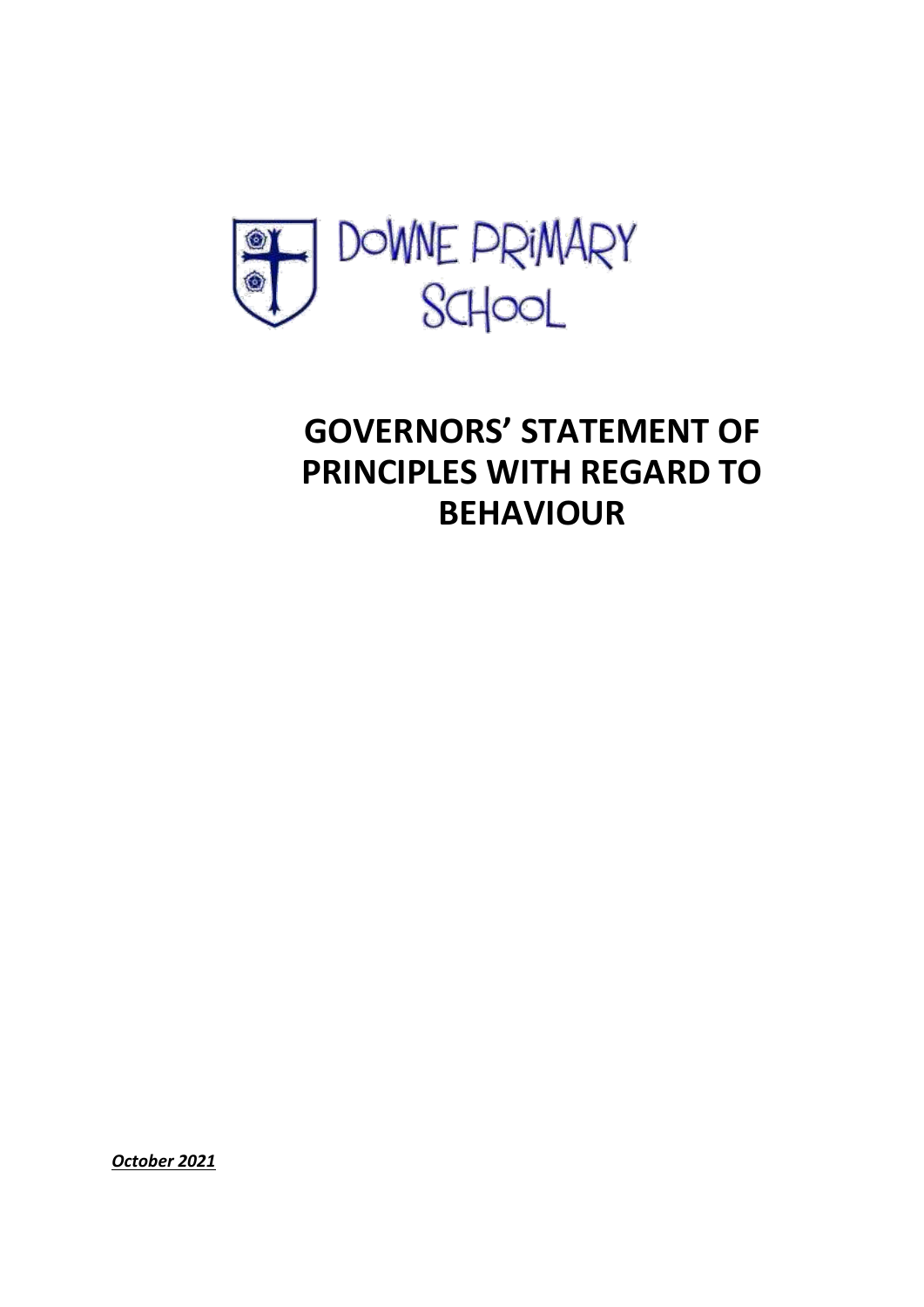## **Purpose:**

1. This statement has been drawn up in accordance with the Education and Inspections Act, 2006, and DfE guidance (Behaviour and Discipline in Schools, July 2013).

2. The purpose of the statement is to provide guidance for the head teacher in drawing up the school's Behaviour Policy so that it reflects the shared aspirations and beliefs of governors, staff and parents of the children in the school as well as taking full account of law and guidance on behaviour matters. It is intended to help all school staff to be aware of and understand the extent of their powers in respect of discipline and sanctions and how to use them. Staff should be confident that they have the governors' support when following this guidance.

3. This is a statement of principles, not practice: it is the responsibility of the head teacher to draw up the school's Behaviour Policy, though she must take account of these principles when formulating it. The head teacher is also asked to take account of the guidance in DfE publication Behaviour and Discipline in Schools: a guide for head teachers and school staff.

4. The Behaviour Policy must be publicised, in writing, to staff, parents/carers and children and available on the school website.

## **Principles:**

1. *High standards of behaviour:* The governors of Downe Primary School strongly believe that high standards of behaviour lie at the heart of a successful school and enables all its children to make the best possible progress in all aspects of their school life and work and all staff to be able to teach and promote good learning without interruption.

2. *Right to feel safe at all times:* All children and staff have the right to feel safe at all times in school. There should be mutual respect between staff and children and between children. All visitors to the school should feel safe and free from the effects of poor behaviour at all times and in all parts of the school.

3. *Inclusivity:* Downe Primary School is an inclusive school. All members of the school community should be free from discrimination of any sort (as laid down in the Equality Act, 2010). To this end the school must have a clear and comprehensive Anti Bullying Policy that is known and understood by all, consistently applied and monitored for its effectiveness. Measures to protect pupils from bullying and discrimination as a result of gender, race, ability, sexual orientation or background should be clearly set out and regularly monitored for their effective implementation.

4. *Equality:* The school's legal duties under the Equality Act, 2010 in respect of safeguarding pupils with Special Educational Needs and all vulnerable pupils should be set out in the Behaviour Policy and made known to all staff.

5. *Home-School Agreement:* Parents/carers should be encouraged and helped to support their children's education, just as the children should be helped to understand their responsibilities during their time at school. The responsibilities of children, parents/carers and school staff with respect to children's behaviour must be outlined in the 'Home-School Agreement' which children and parents/carers must be asked to sign when a child joins the school and renew annually.

6. *School Rules:* The School Rules should be clearly stated in the Behaviour Policy. These should set out expected standards of behaviour, should be displayed in all classrooms and